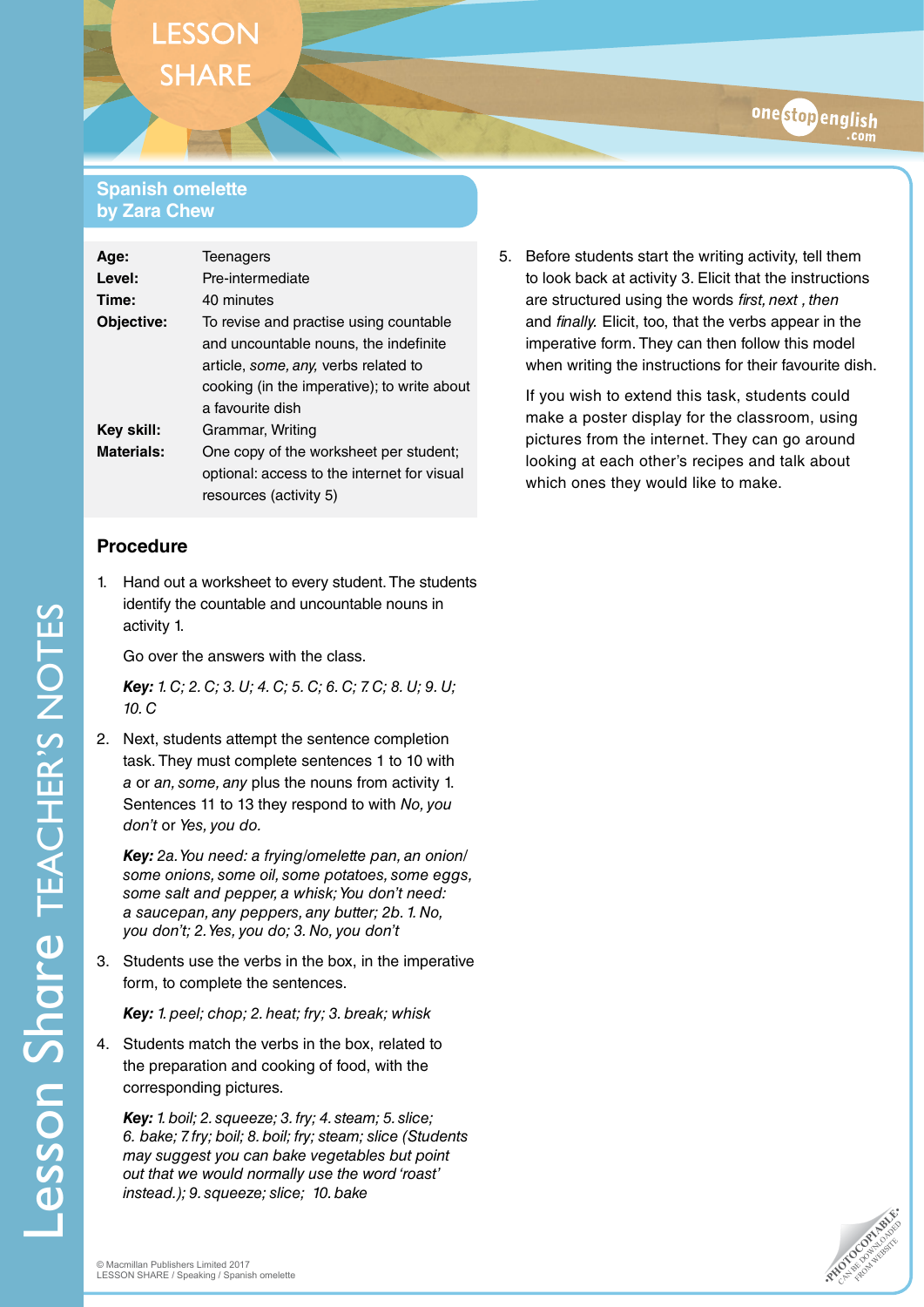



#### **2a. What do you need to make a Spanish omelette? Use** *a, an, some* **or** *any* **plus the nouns from activity 1. Be careful: you do not need them all!**

You need …

You need …

- You need …
- You need …
- You need …
- You need …
- You need …

You don't need …

You don't need …

You don't need …

# **2b. Answer these questions with either Yes, you do or No, you don't.**

- 1. Do you need any milk?
- 2. Do you need any vegetables?
- 3. Do you need a saucepan?

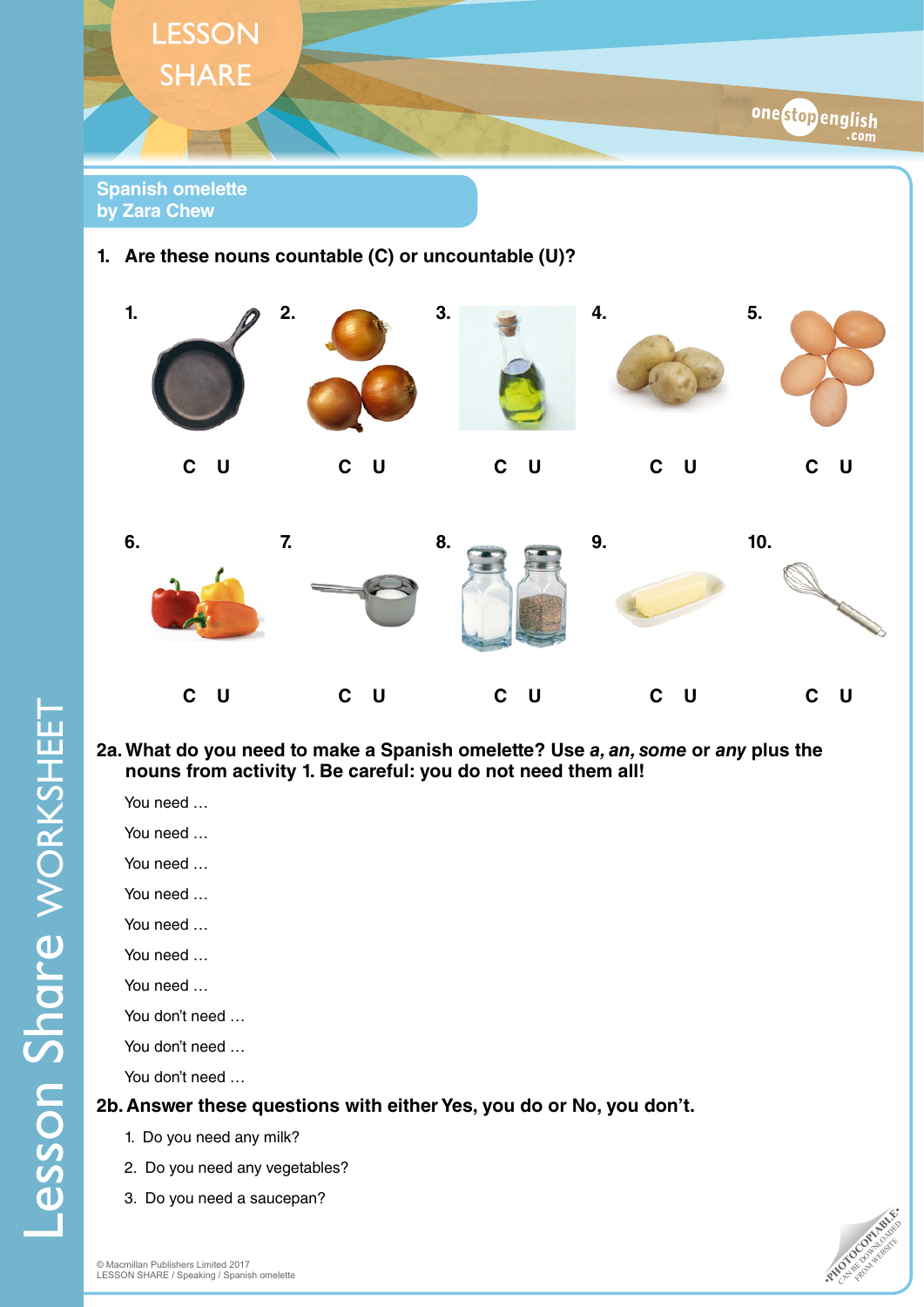

**3. Now you've got all the ingredients, what do you need to do? Use the verbs in the box to complete the sentences. There are two verbs you don't need.**



```
Next, _____________________ some oil in the pan and _____________________ the potatoes and onions.
```






Then, \_\_\_\_\_\_\_\_\_\_\_\_\_\_\_\_\_\_ the eggs and \_\_\_\_\_\_\_\_\_\_\_\_\_\_\_\_\_\_\_\_\_ them with some salt and pepper. Finally, put the eggs in the pan with the potatoes and onions, and make your omelette.



You've made a Spanish omelette. Delicious! Enjoy!

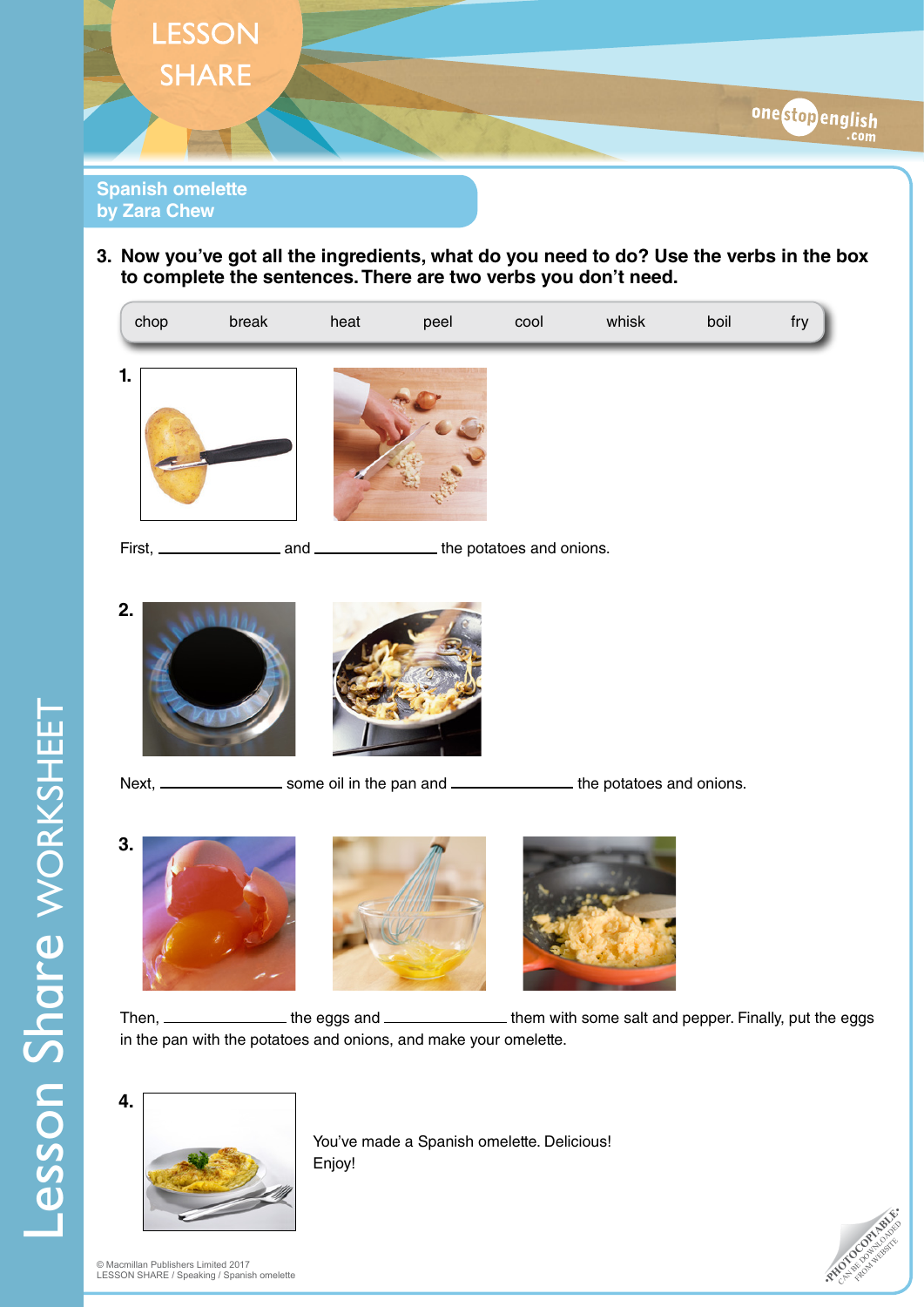

**4. The verbs in the box are related to the preparation and cooking of food. Write each verb under the correct picture.** 



# **Answer the questions using the verbs in the box above.**

7. What can you do to an egg? You can or it. 8. What can you do to vegetables? You can  $\frac{1}{1}$ ,  $\frac{1}{1}$ ,  $\frac{1}{1}$ ,  $\frac{1}{1}$ ,  $\frac{1}{1}$ ,  $\frac{1}{1}$ ,  $\frac{1}{1}$ ,  $\frac{1}{1}$ ,  $\frac{1}{1}$ ,  $\frac{1}{1}$ ,  $\frac{1}{1}$ ,  $\frac{1}{1}$ ,  $\frac{1}{1}$ ,  $\frac{1}{1}$ ,  $\frac{1}{1}$ ,  $\frac{1}{1}$ ,  $\frac{1}{1}$ ,  $\frac{1}{1}$ ,  $\frac{1}{1}$ ,  $\frac{$ 9. What can you do to an orange? You can or it. 10. What do you do to bread? You \_\_\_\_\_\_\_\_\_\_\_\_\_\_\_\_\_\_\_\_\_\_\_\_\_ it.